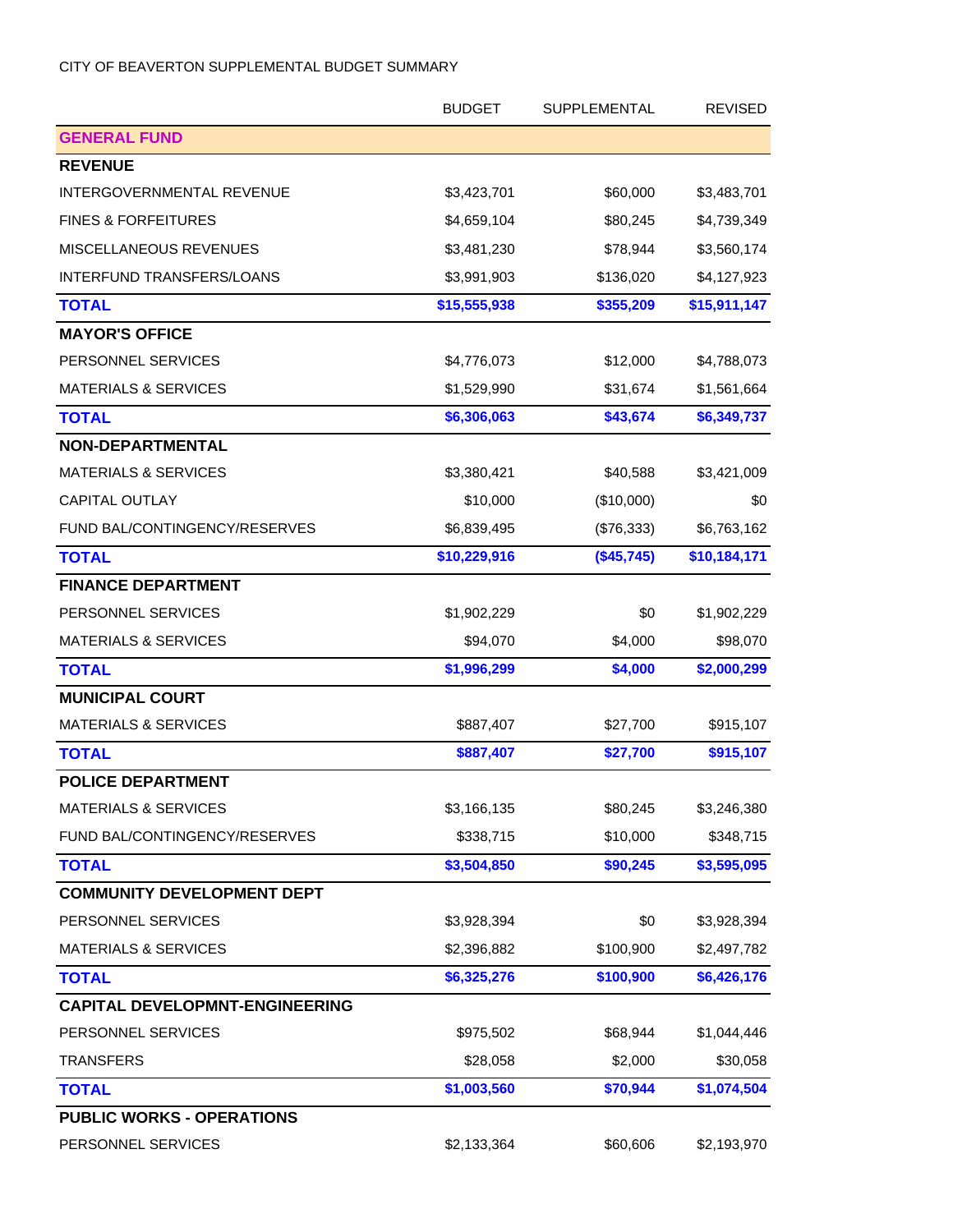|                                       | <b>BUDGET</b> | <b>SUPPLEMENTAL</b> | <b>REVISED</b> |
|---------------------------------------|---------------|---------------------|----------------|
| <b>TRANSFERS</b>                      | \$248,404     | \$2,885             | \$251,289      |
| <b>TOTAL</b>                          | \$2,381,768   | \$63,491            | \$2,445,259    |
| <b>STREET FUND</b>                    |               |                     |                |
| <b>REVENUE</b>                        |               |                     |                |
| MISCELLANEOUS REVENUES                | \$144,762     | \$37,605            | \$182,367      |
| <b>TOTAL</b>                          | \$144,762     | \$37,605            | \$182,367      |
| <b>PUBLIC WORKS - OPERATIONS</b>      |               |                     |                |
| <b>MATERIALS &amp; SERVICES</b>       | \$1,621,350   | \$31,020            | \$1,652,370    |
| <b>TRANSFERS</b>                      | \$2,504,883   | \$4,944             | \$2,509,827    |
| FUND BAL/CONTINGENCY/RESERVES         | \$2,460,942   | \$1,641             | \$2,462,583    |
| <b>TOTAL</b>                          | \$6,587,175   | \$37,605            | \$6,624,780    |
| <b>BUILDING OPERATING FUND</b>        |               |                     |                |
| <b>COMMUNITY DEVELOPMENT DEPT</b>     |               |                     |                |
| PERSONNEL SERVICES                    | \$2,684,756   | \$18,844            | \$2,703,600    |
| <b>MATERIALS &amp; SERVICES</b>       | \$89,484      | \$1,400             | \$90,884       |
| FUND BAL/CONTINGENCY/RESERVES         | \$1,338,054   | (\$20,244)          | \$1,317,810    |
| <b>TOTAL</b>                          | \$4,112,294   | \$0                 | \$4,112,294    |
| <b>COMMUNITY DEV. BLOCK GRANT</b>     |               |                     |                |
| <b>COMMUNITY DEVELOPMENT DEPT</b>     |               |                     |                |
| PERSONNEL SERVICES                    | \$95,081      | \$0                 | \$95,081       |
| <b>TOTAL</b>                          | \$95,081      | \$0                 | \$95,081       |
| <b>STREET LIGHTING FUND</b>           |               |                     |                |
| <b>PUBLIC WORKS - OPERATIONS</b>      |               |                     |                |
| <b>TRANSFERS</b>                      | \$79,395      | \$590               | \$79,985       |
| FUND BAL/CONTINGENCY/RESERVES         | \$163,870     | (\$590)             | \$163,280      |
| <b>TOTAL</b>                          | \$243,265     | \$0                 | \$243,265      |
| <b>TRAFFIC IMPACT/DEV TAX FUND</b>    |               |                     |                |
| <b>CAPITAL DEVELOPMNT-ENGINEERING</b> |               |                     |                |
| <b>TRANSFERS</b>                      | \$3,418,565   | \$300,000           | \$3,718,565    |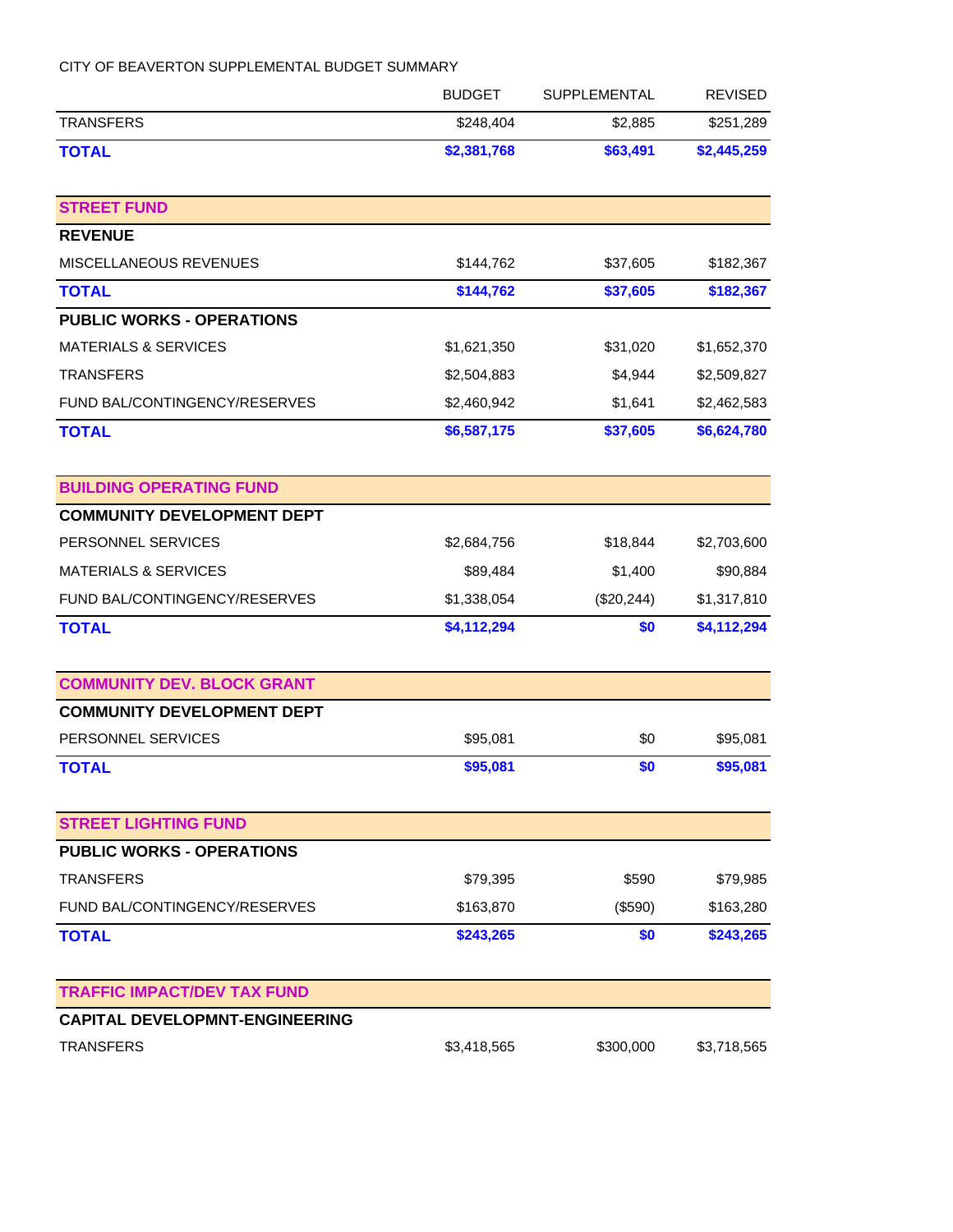|                                  | <b>BUDGET</b> | <b>SUPPLEMENTAL</b> | <b>REVISED</b> |
|----------------------------------|---------------|---------------------|----------------|
| FUND BAL/CONTINGENCY/RESERVES    | \$6,252,309   | (\$300,000)         | \$5,952,309    |
| <b>TOTAL</b>                     | \$9,670,874   | \$0                 | \$9,670,874    |
| <b>LIBRARY FUND</b>              |               |                     |                |
| <b>LIBRARY DEPARTMENT</b>        |               |                     |                |
| PERSONNEL SERVICES               | \$5,452,621   | \$109,679           | \$5,562,300    |
| <b>MATERIALS &amp; SERVICES</b>  | \$1,706,935   | \$0                 | \$1,706,935    |
| FUND BAL/CONTINGENCY/RESERVES    | \$743,946     | (\$109,679)         | \$634,267      |
| <b>TOTAL</b>                     | \$7,903,502   | \$0                 | \$7,903,502    |
| <b>CAPITAL PROJECTS FUND</b>     |               |                     |                |
| <b>REVENUE</b>                   |               |                     |                |
| <b>INTERFUND TRANSFERS/LOANS</b> | \$5,227,599   | \$300,000           | \$5,527,599    |
| <b>TOTAL</b>                     | \$5,227,599   | \$300,000           | \$5,527,599    |
| <b>INFRASTRUCTURE PROJECTS</b>   |               |                     |                |
| <b>CAPITAL OUTLAY</b>            | \$7,546,826   | \$300,000           | \$7,846,826    |
| <b>TOTAL</b>                     | \$7,546,826   | \$300,000           | \$7,846,826    |
| <b>ASSESSMENT FUND #1</b>        |               |                     |                |
| <b>FINANCE DEPARTMENT</b>        |               |                     |                |
| <b>TRANSFERS</b>                 | \$19,315      | \$62,163            | \$81,478       |
| FUND BAL/CONTINGENCY/RESERVES    | \$62,163      | (\$62,163)          | \$0            |
| <b>TOTAL</b>                     | \$81,478      | \$0                 | \$81,478       |
| <b>WATER FUND</b>                |               |                     |                |
| <b>FINANCE DEPARTMENT</b>        |               |                     |                |
| <b>MATERIALS &amp; SERVICES</b>  | \$123,440     | \$32,500            | \$155,940      |
| <b>TOTAL</b>                     | \$123,440     | \$32,500            | \$155,940      |
| <b>INFRASTRUCTURE PROJECTS</b>   |               |                     |                |
| <b>CAPITAL OUTLAY</b>            | \$2,156,500   | \$251,200           | \$2,407,700    |
| <b>TOTAL</b>                     | \$2,156,500   | \$251,200           | \$2,407,700    |
| <b>PUBLIC WORKS - OPERATIONS</b> |               |                     |                |
| <b>MATERIALS &amp; SERVICES</b>  | \$3,377,770   | (\$247,000)         | \$3,130,770    |
| <b>CAPITAL OUTLAY</b>            | \$702,502     | \$0                 | \$702,502      |
| <b>TRANSFERS</b>                 | \$3,622,674   | \$27,888            | \$3,650,562    |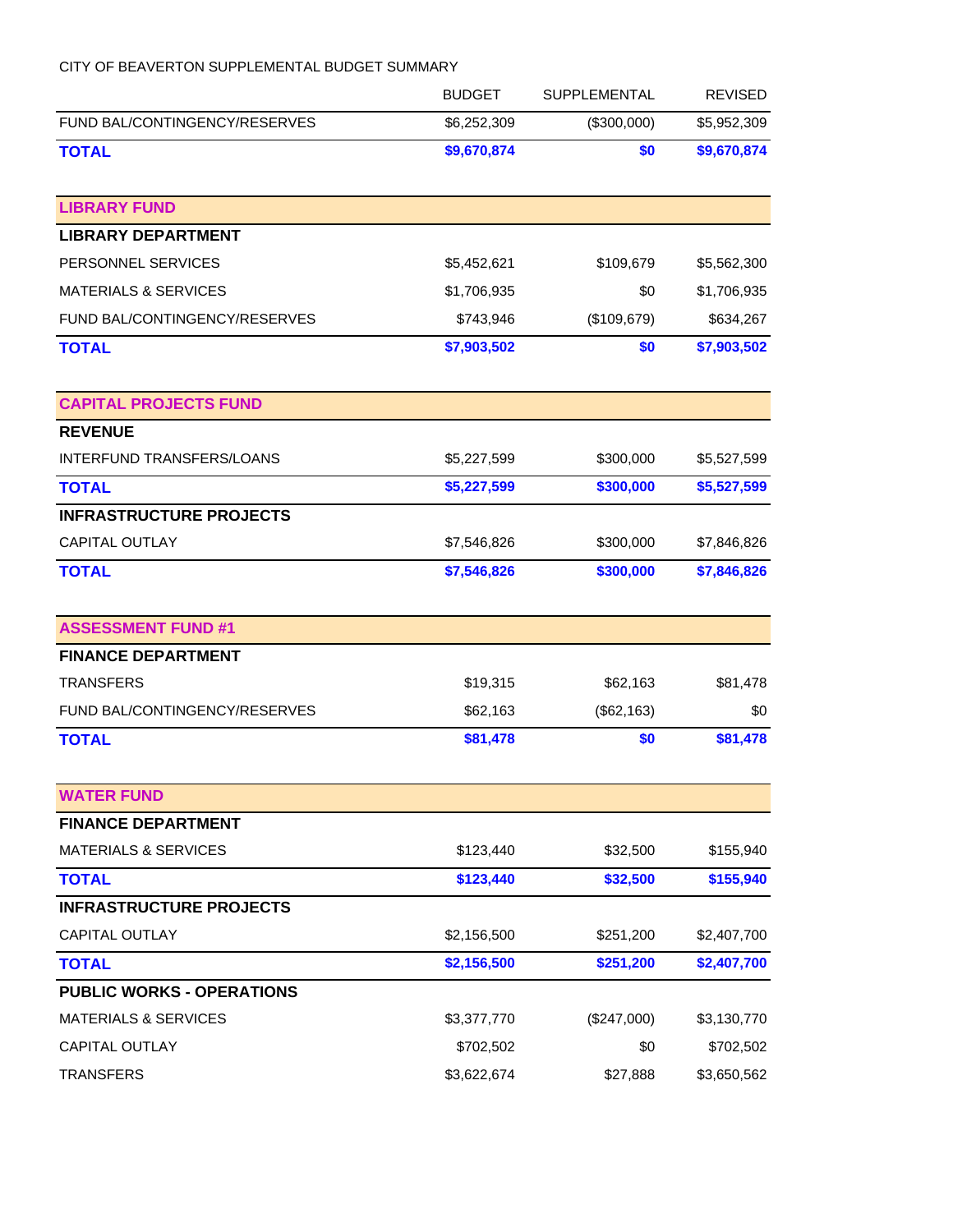|                                       | <b>BUDGET</b> | SUPPLEMENTAL | <b>REVISED</b> |
|---------------------------------------|---------------|--------------|----------------|
| FUND BAL/CONTINGENCY/RESERVES         | \$10,236,445  | (\$64,588)   | \$10,171,857   |
| <b>TOTAL</b>                          | \$17,939,391  | (\$283,700)  | \$17,655,691   |
| <b>SEWER FUND</b>                     |               |              |                |
| <b>FINANCE DEPARTMENT</b>             |               |              |                |
| <b>MATERIALS &amp; SERVICES</b>       | \$167,340     | \$31,000     | \$198,340      |
| <b>TOTAL</b>                          | \$167,340     | \$31,000     | \$198,340      |
| <b>PUBLIC WORKS - OPERATIONS</b>      |               |              |                |
| <b>CAPITAL OUTLAY</b>                 | \$70,000      | \$1,700      | \$71,700       |
| <b>TRANSFERS</b>                      | \$928,819     | \$27,232     | \$956,051      |
| FUND BAL/CONTINGENCY/RESERVES         | \$7,345,067   | (\$59,932)   | \$7,285,135    |
| <b>TOTAL</b>                          | \$8,343,886   | (\$31,000)   | \$8,312,886    |
| <b>WATER CONSTRUCTION FUND</b>        |               |              |                |
| <b>INFRASTRUCTURE PROJECTS</b>        |               |              |                |
| <b>CAPITAL OUTLAY</b>                 | \$3,092,000   | \$74,900     | \$3,166,900    |
| FUND BAL/CONTINGENCY/RESERVES         | \$1,455,462   | (\$74,900)   | \$1,380,562    |
| <b>TOTAL</b>                          | \$4,547,462   | \$0          | \$4,547,462    |
| <b>STORM DRAIN FUND</b>               |               |              |                |
| <b>FINANCE DEPARTMENT</b>             |               |              |                |
| <b>MATERIALS &amp; SERVICES</b>       | \$167,340     | \$31,000     | \$198,340      |
| <b>TOTAL</b>                          | \$167,340     | \$31,000     | \$198,340      |
| <b>CAPITAL DEVELOPMNT-ENGINEERING</b> |               |              |                |
| <b>MATERIALS &amp; SERVICES</b>       | \$8,500       | \$1,159      | \$9,659        |
| <b>TOTAL</b>                          | \$8,500       | \$1,159      | \$9,659        |
| <b>INFRASTRUCTURE PROJECTS</b>        |               |              |                |
| <b>CAPITAL OUTLAY</b>                 | \$2,535,028   | \$0          | \$2,535,028    |
| <b>TOTAL</b>                          | \$2,535,028   | \$0          | \$2,535,028    |
| <b>PUBLIC WORKS - OPERATIONS</b>      |               |              |                |
| <b>TRANSFERS</b>                      | \$992,066     | \$28,781     | \$1,020,847    |
| FUND BAL/CONTINGENCY/RESERVES         | \$6,969,914   | (\$60,940)   | \$6,908,974    |
| <b>TOTAL</b>                          | \$7,961,980   | (\$32,159)   | \$7,929,821    |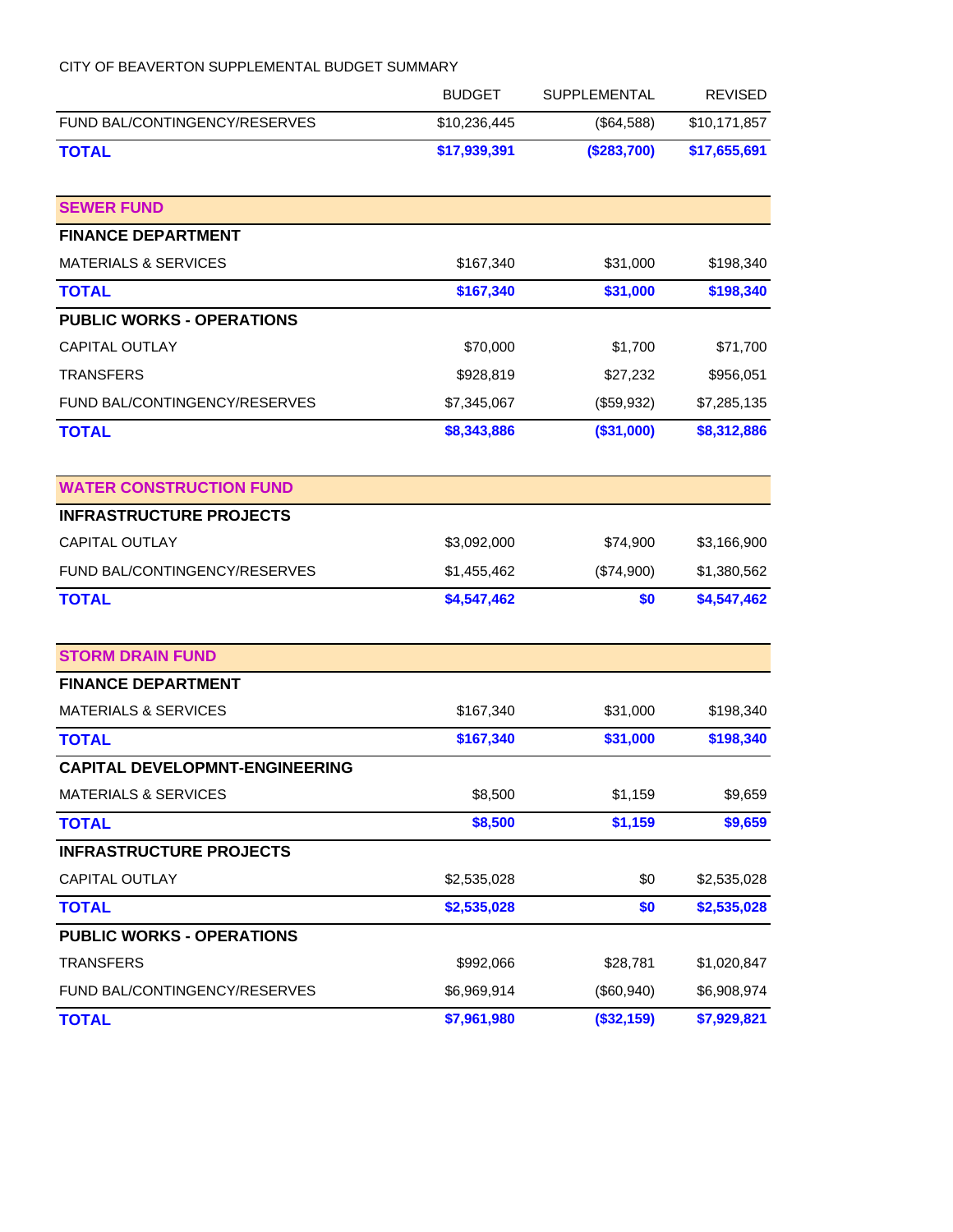|                                       | <b>BUDGET</b> | SUPPLEMENTAL | <b>REVISED</b> |
|---------------------------------------|---------------|--------------|----------------|
| <b>REPROGRAPHICS FUND</b>             |               |              |                |
| <b>REPROGRAPHICS DEPARTMENT</b>       |               |              |                |
| <b>MATERIALS &amp; SERVICES</b>       | \$778,575     | \$0          | \$778,575      |
| <b>TOTAL</b>                          | \$778,575     | \$0          | \$778,575      |
| <b>GARAGE FUND</b>                    |               |              |                |
| <b>REVENUE</b>                        |               |              |                |
| <b>INTERFUND TRANSFERS/LOANS</b>      | \$1,678,492   | \$2,000      | \$1,680,492    |
| <b>TOTAL</b>                          | \$1,678,492   | \$2,000      | \$1,680,492    |
| <b>PUBLIC WORKS - OPERATIONS</b>      |               |              |                |
| <b>TRANSFERS</b>                      | \$134,515     | \$1,537      | \$136,052      |
| FUND BAL/CONTINGENCY/RESERVES         | \$76,065      | \$463        | \$76,528       |
| <b>TOTAL</b>                          | \$210,580     | \$2,000      | \$212,580      |
| <b>INFORMATION SYSTEMS FUND</b>       |               |              |                |
| <b>INFORMATION SYSTEMS DEPARTMENT</b> |               |              |                |
| <b>MATERIALS &amp; SERVICES</b>       | \$1,221,230   | \$62,400     | \$1,283,630    |
| FUND BAL/CONTINGENCY/RESERVES         | \$143,998     | (\$62,400)   | \$81,598       |
| <b>TOTAL</b>                          | \$1,365,228   | \$0          | \$1,365,228    |
| <b>GEOGRAPHIC INFORMAT'N SYS FUND</b> |               |              |                |
| <b>INFORMATION SYSTEMS DEPARTMENT</b> |               |              |                |
| PERSONNEL SERVICES                    | \$540,632     | \$9,000      | \$549,632      |
| FUND BAL/CONTINGENCY/RESERVES         | \$70,800      | (\$9,000)    | \$61,800       |
| <b>TOTAL</b>                          | \$611,432     | \$0          | \$611,432      |
| <b>PUBLIC WORKS ADMIN FUND</b>        |               |              |                |
| <b>REVENUE</b>                        |               |              |                |
| INTERFUND TRANSFERS/LOANS             | \$903,309     | \$20,000     | \$923,309      |
| <b>TOTAL</b>                          | \$903,309     | \$20,000     | \$923,309      |
| <b>PUBLIC WORKS - OPERATIONS</b>      |               |              |                |
| PERSONNEL SERVICES                    | \$591,177     | \$29,312     | \$620,489      |
| <b>MATERIALS &amp; SERVICES</b>       | \$418,093     | \$965        | \$419,058      |
| FUND BAL/CONTINGENCY/RESERVES         | \$14,316      | (\$10,277)   | \$4,039        |
| <b>TOTAL</b>                          | \$1,023,586   | \$20,000     | \$1,043,586    |